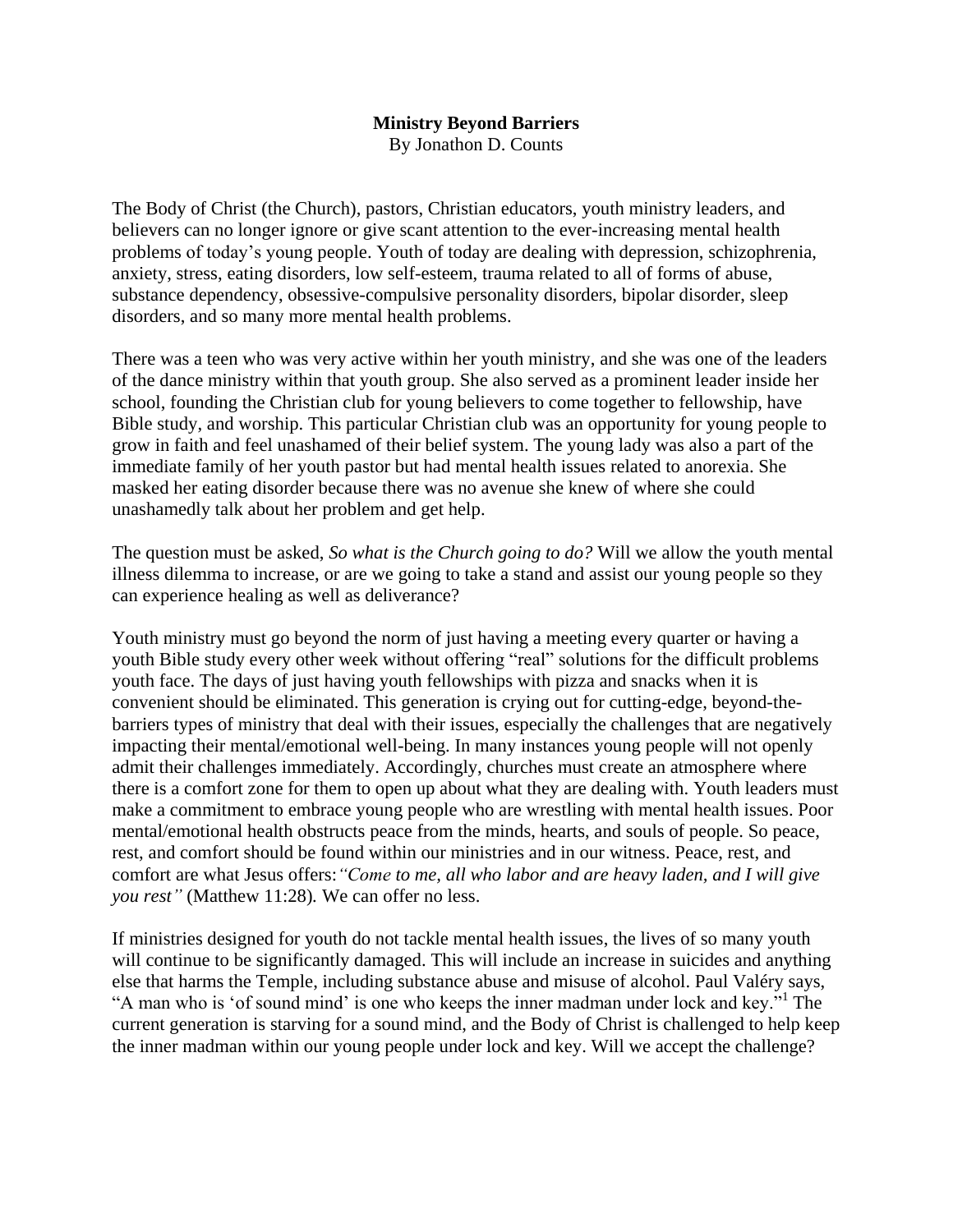One of the main reasons the Church should minister to youth who are battling mental health challenges is because Jesus did it. In the Synoptic Gospels we see "real-life" examples of Jesus ministering to those battling demonic spirits. For example, in Mark 5:1-20 Jesus heals a demonpossessed man. Mark's Gospel explains how Jesus and the disciples went across the lake to the region of Gerasenes (some manuscripts will say Gadarenes) and when Jesus came out of the boat he came in contact with a man possessed by an evil spirit. This man lived in the tombs, and others were not able to handle him by a bind or chain. Mark recorded that "…no one was strong enough to subdue him." Night and day this man would cry and cut himself with stones. When Jesus was seen in the distance the man fell on his knees trying to discover what Jesus wanted from him, and Jesus responded by commanding the evil spirit to leave. So the demon-possessed man who was known in the town for being "crazy" became dressed and in his right mind after his encounter with Jesus. The man wanted to follow Jesus after his experience, but Jesus instructed him: "Go home to your family and tell them how much the Lord has done for you, and how He has had mercy on you." The man followed the command and told those in the Decapolis or the Ten Cities how much Jesus had done for him, which caused others to be amazed.

As Christians, pastors, Christian educators, and youth leaders, given the example of Jesus and all of the resources now available, how can we tarry in throwing out life-lines to youth battling mental health problems? Who are the young people in our church who dwell in tombs and cry themselves to sleep while cutting themselves? What young people in our youth groups are so vexed that no one can control them? Who in our youth departments need to be loosed from depression, anxiety, bipolar disorder, low self-esteem, schizophrenia, and other mental illnesses? We cannot shun those who are dealing with mental health issues, but we are to embrace them and use our divine authority to ensure that mental illness does not bind our young people to lives of dread.

Consistently, research has stated that African Americans are reticent to discuss mental illness. We are ashamed to deal with our emotional and mental difficulties through mental health assistance, and some of us attempt to hide our problems with religiosity. Youth have seen the reticence and the shame of their elders, so they have adopted the same mindset. Youth leaders must break the silence and support youth who are bound by mental health struggles. Moreover, pastors and youth leaders must help churches become keenly aware of the mental health challenges of our children and no longer allow the challenges to be worn as badges of shame or treated as problems that are swept under the rug or as burdens to be borne alone.

Also, concerning the issue of ministering to youth with mental health challenges, pastors and youth leaders must **prepare** themselves for such circumstances. This is the other reason our children are not being helped. Pastors and youth workers must receive training from clinical practitioners who can shed light on the different mental disorders affecting young people. Training will give pastors and youth workers the ability to recognize the signs that indicate that a youth is in trouble, and it will help them know when to make referrals and/or bring in a team to offer help to a youth.

Consistent and competent training by professionals is the best method to equip and prepare youth workers to work with this current generation. Dr. Christopher Amenson, a psychologist with the Pacific Clinics Institute in Pasadena, California,<sup>2</sup> explains how youth workers are to lead youth